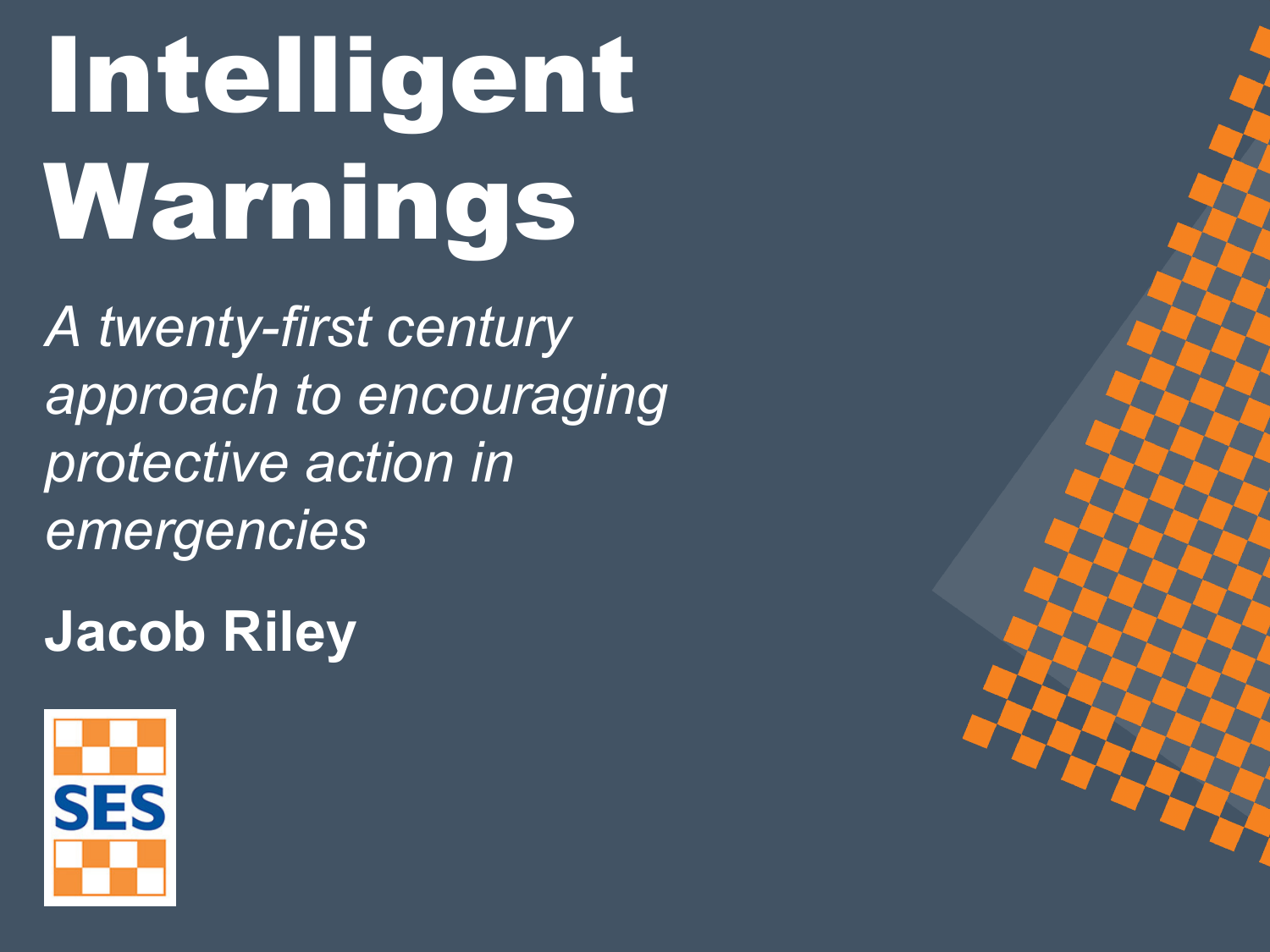## About me

- Senior Advisor, Public Information and Warnings
- Bachelor of Emergency Management
- Experience in frontline, regional, state and national environments
- Background in public information, resilience, operations, emergency planning, intelligence, assurance and more
- Works primarily in the State Control Centre Public Information Section during the response phase
- Experience at the incident tier Public Information Section

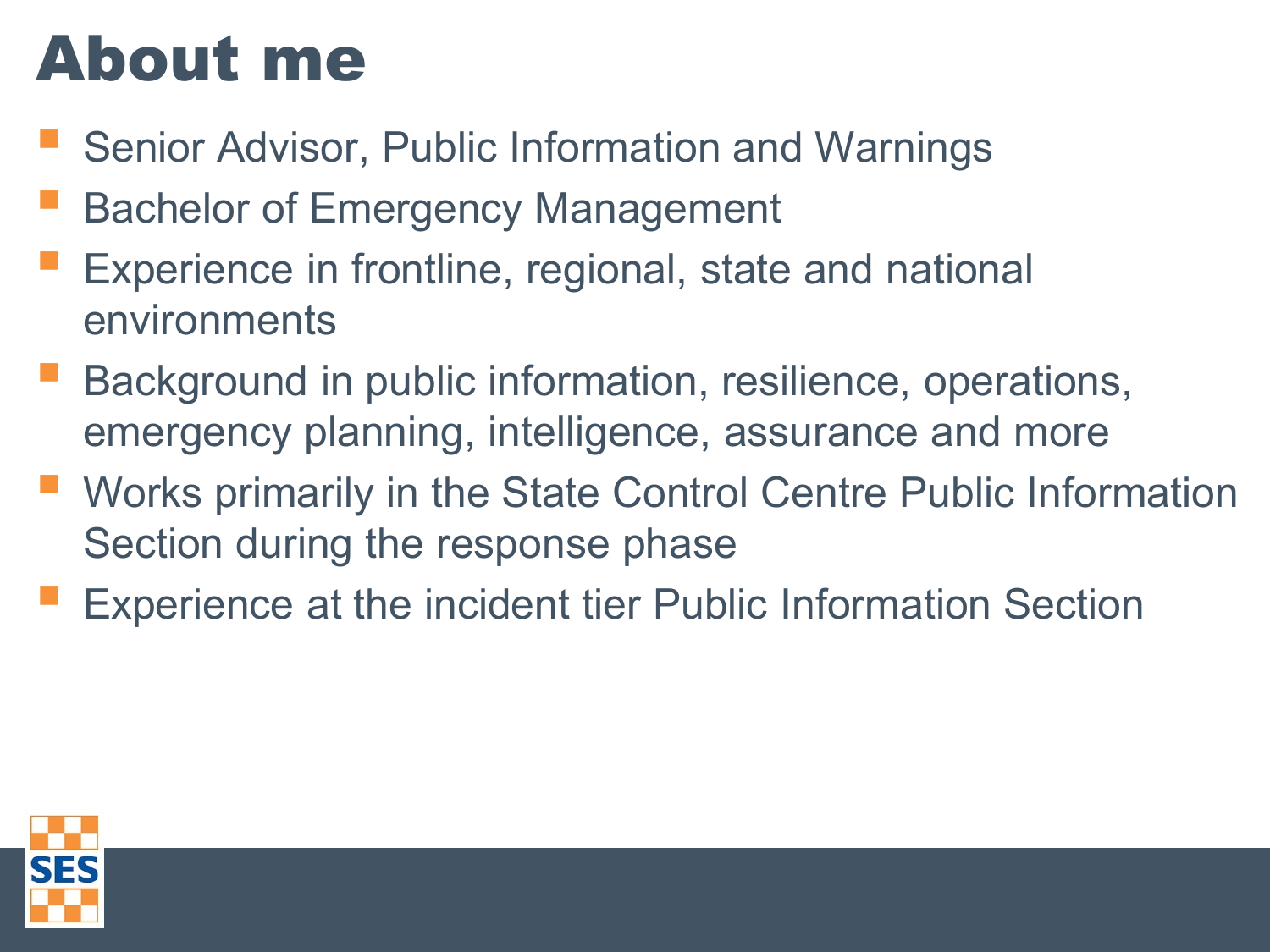## Emergency Services Foundation

- Established after the Ash Wednesday bushfires in 1983
- Operated as a trust to provide immediate support for those who suffer hardship as a result of the death of a family member or injuries sustained in the line of duty
- Provides educational scholarships
- Delivers the annual Emergency Management Conference
- Rethink of strategic direction greater focus on wellbeing

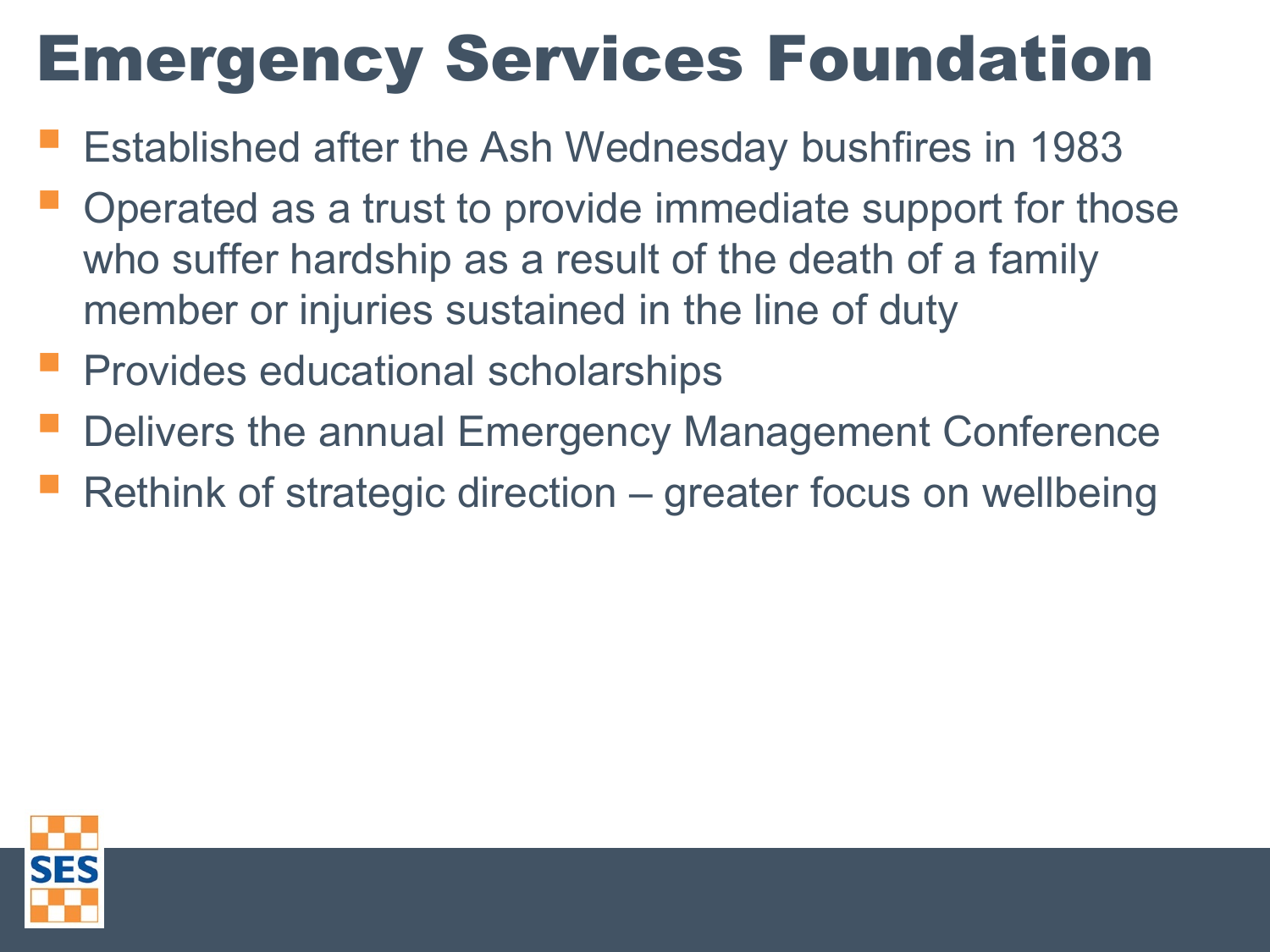## ESF Scholarships

- Provide an opportunity for members of Victorian Emergency Services to undertake a study tour that will lead to enhance the way we operate in Victoria
- **Granted annually**
- In 2019, priority will be given to applications that address issues of mental health and wellbeing, diversity and inclusion and volunteering
- Apply!

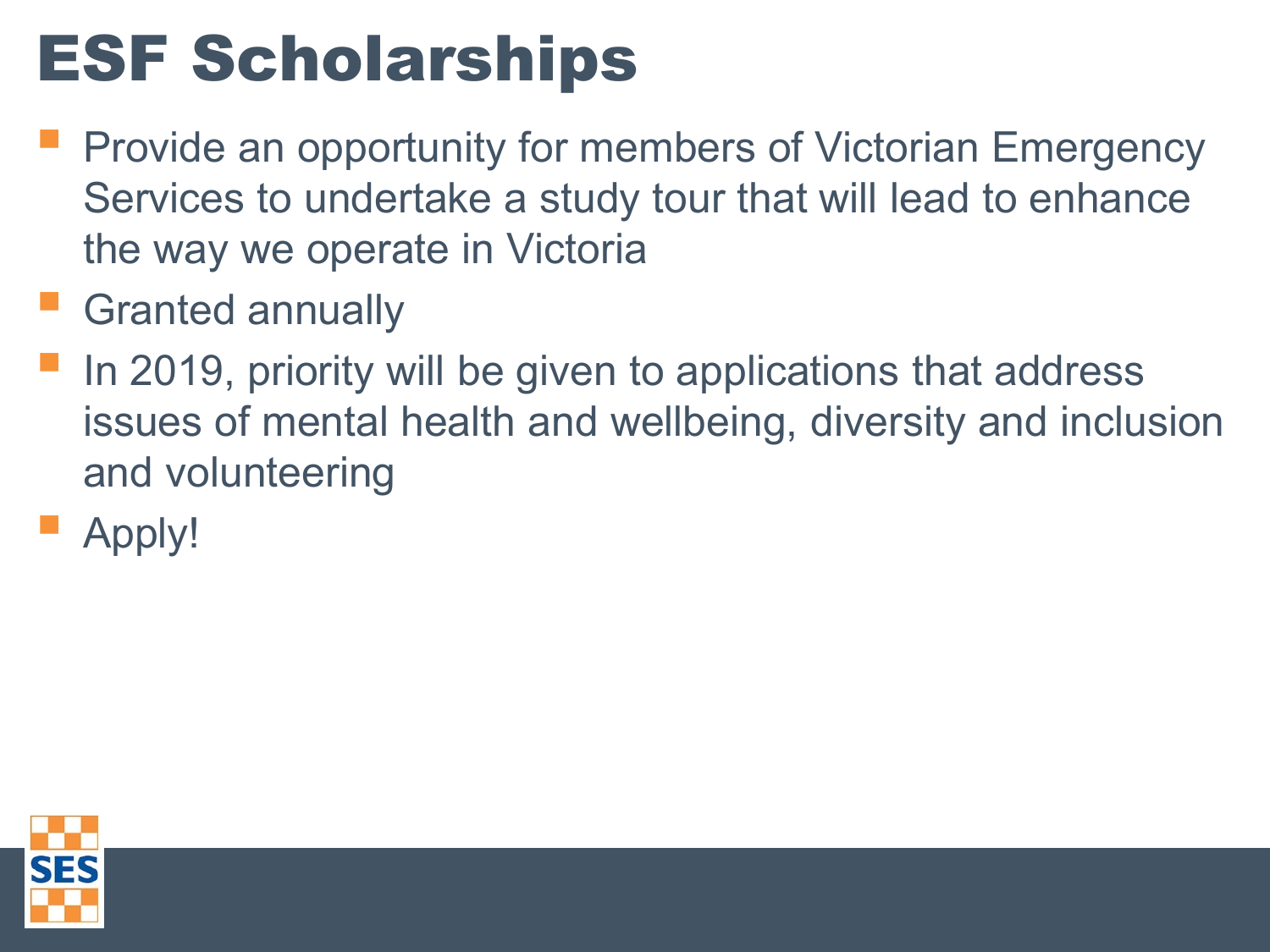#### Aim

- To explore the impacts new and emerging technologies, including artificial intelligence (AI) and automation, may have on the emergency management sector, particularly in relation to emergency information and warnings
- To ensure we can issue genuinely timely, tailored, relevant, accessible and consequence-based warnings

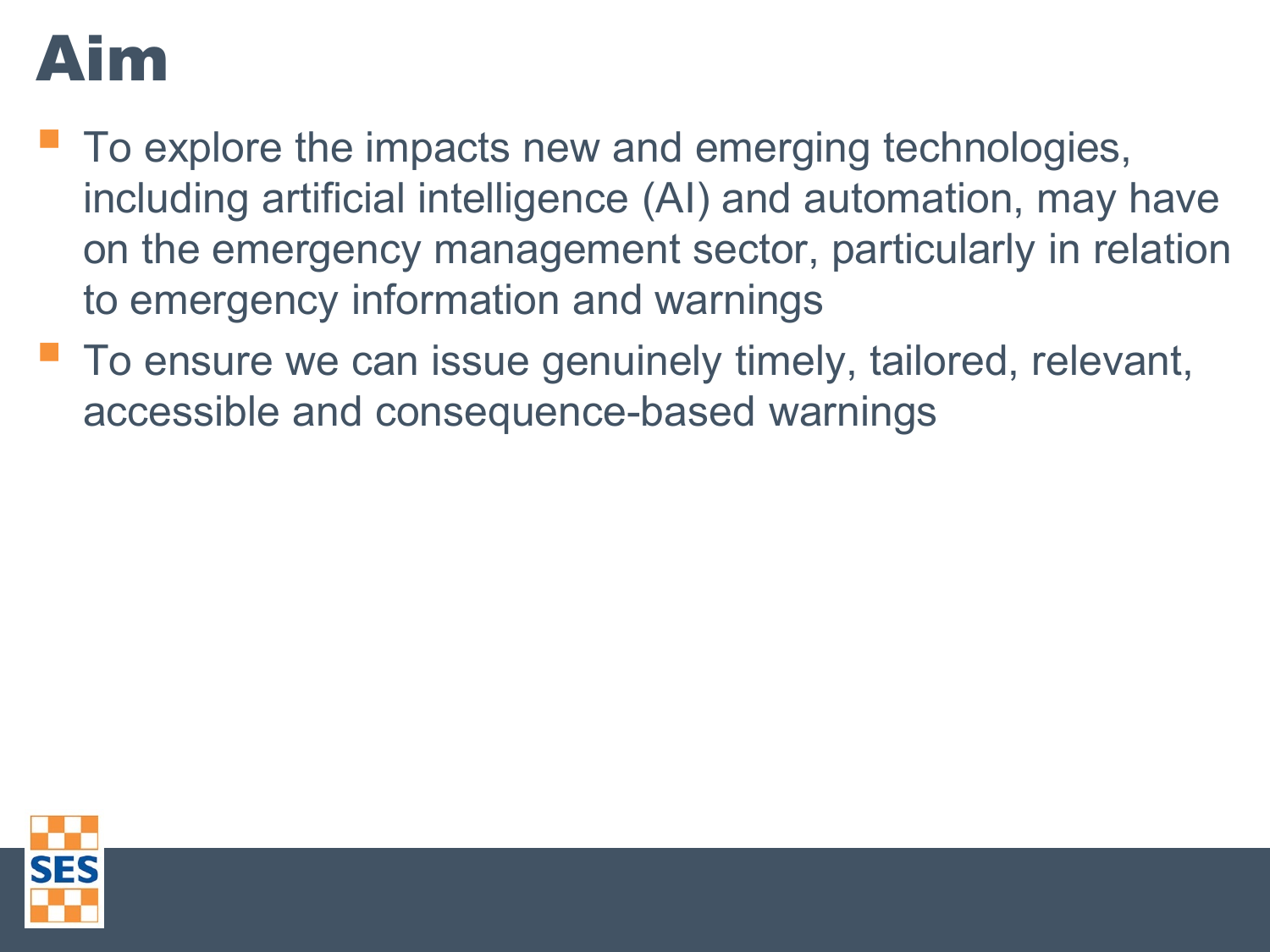### Interviewees

- Queensland University of Technology
- Bureau of Meteorology
- Public Safety Business Agency Queensland
- University of Georgia
- University of Kentucky
- Centers for Disease Control and Prevention (USA)
- University of Sydney
- Metropolitan Transportation Authority, New York
- University of Maryland
- START Consortium
- And more!

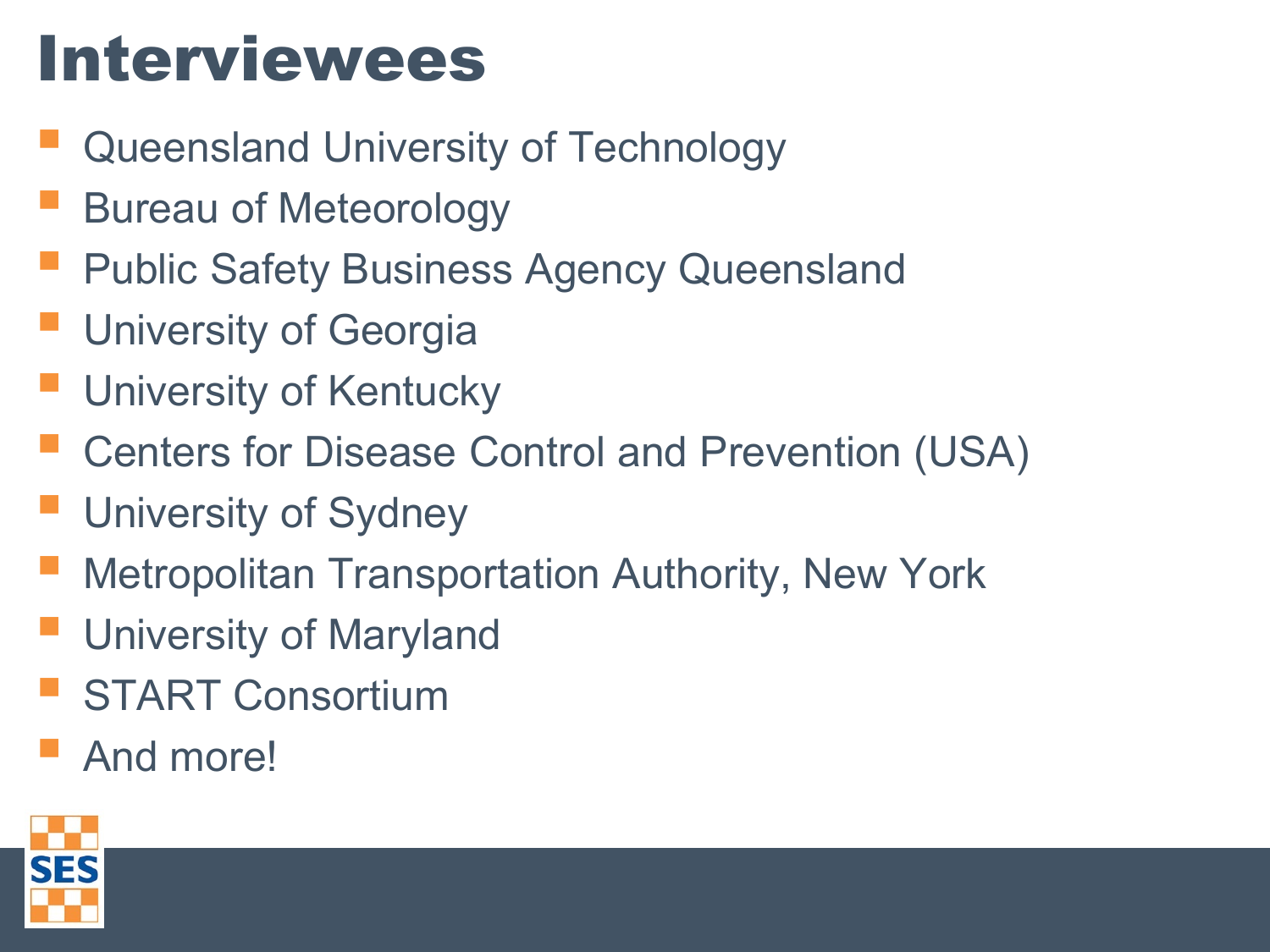## How do we currently operate?

- We're already leveraging technology to help us gather information, share intelligence and warn communities
- Significant opportunities to enhance how we do things
- https://www.youtube.com/watch?v= 6s3V7GbAbE

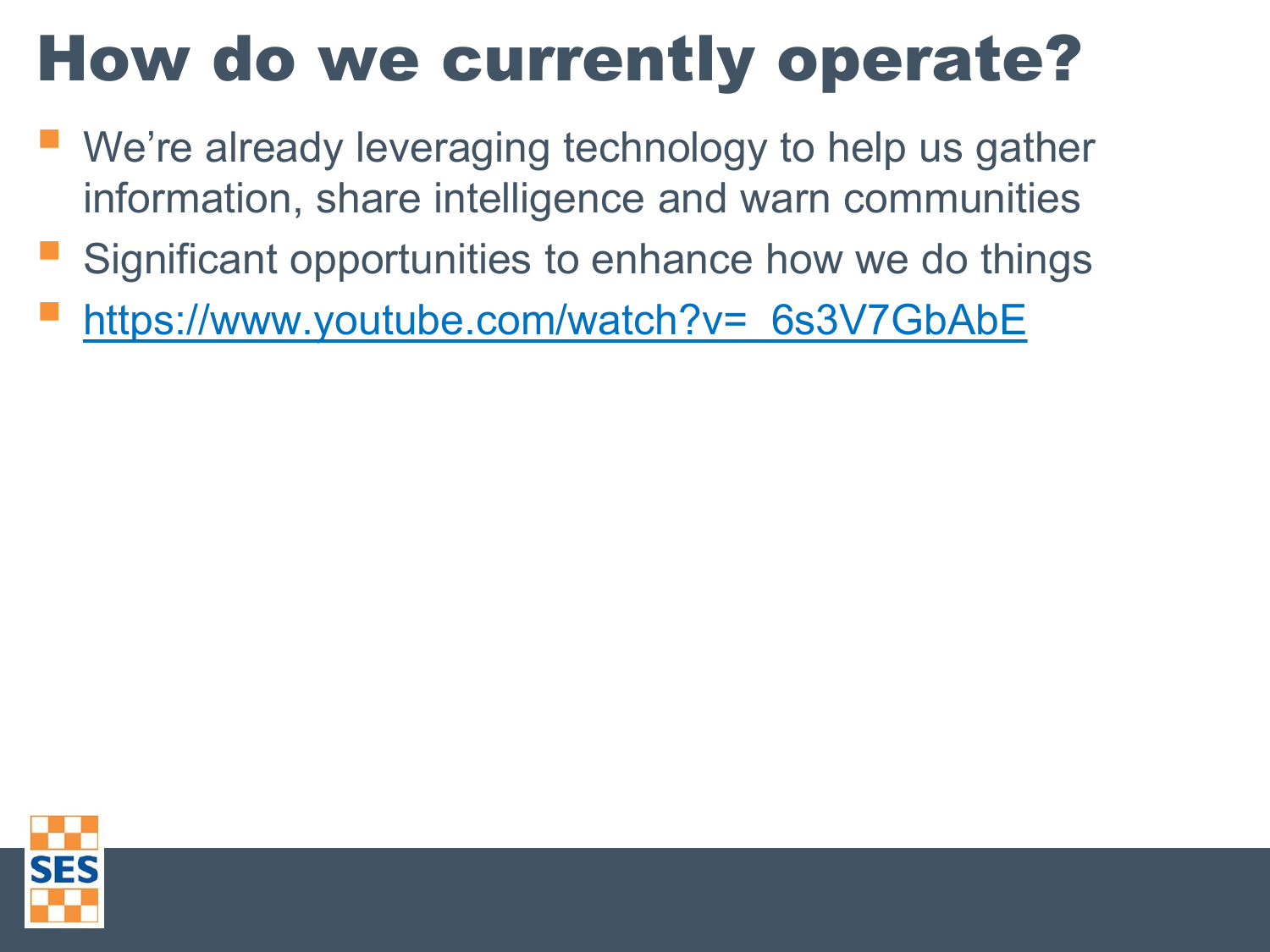## The Problem

- The Victorian approach to the delivery of public information and warnings is robust and leads the country in many respects
- Despite this, when at-risk individuals do receive warnings, existing research highlights they are unlikely to immediately act, and instead, will seek out further information and take time to process the information to determine whether any action is required
- May include talking with family, friends, neighbours or colleagues, resulting in a delay before protective action is taken
- We need to minimise the likelihood of delays infiltrating our decision-making and warnings dissemination process

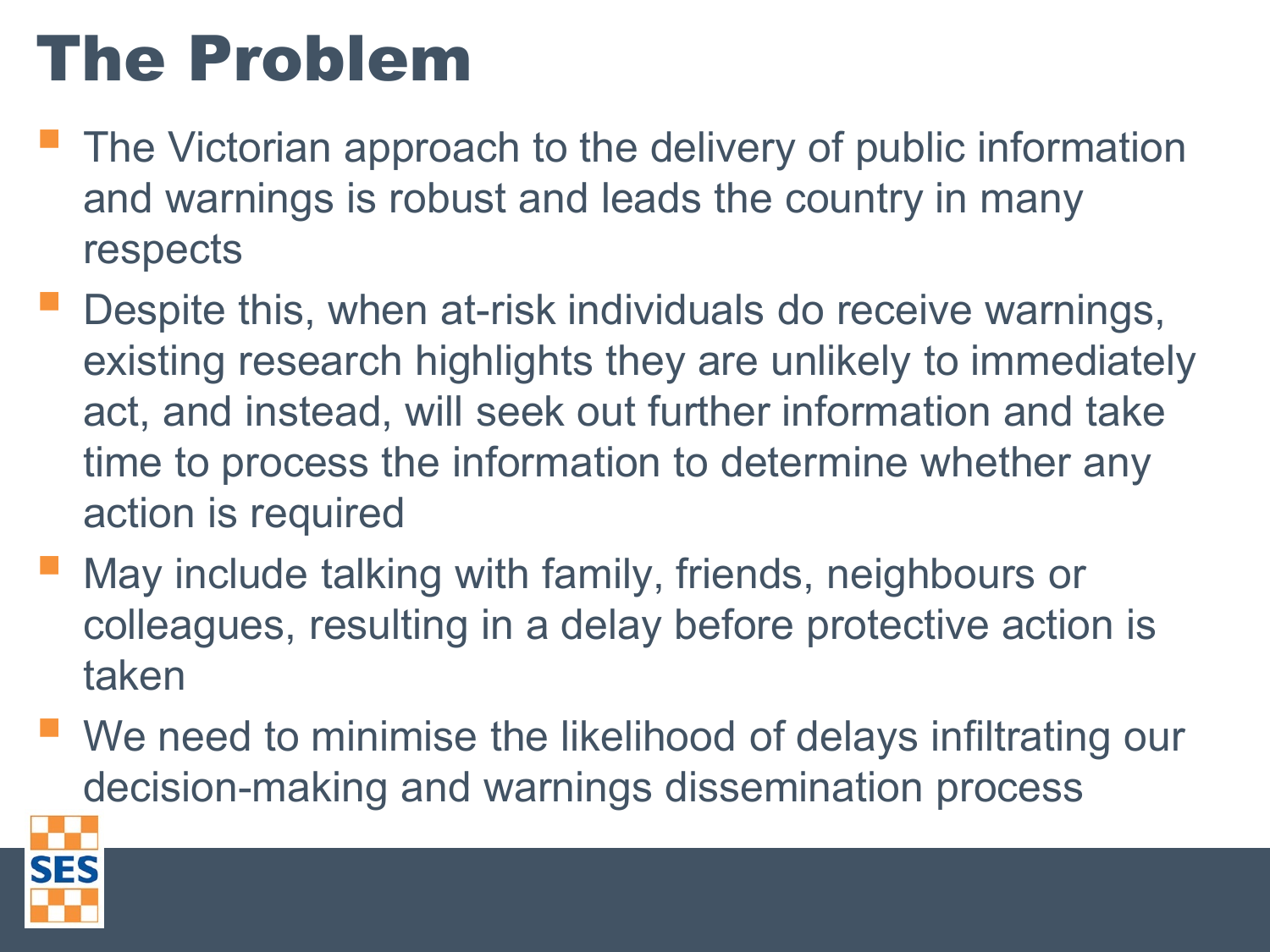## Outcomes

Desktop review of existing literature, supported by informal discussions and semi-structured interviews highlighted AI and automation could:

- Greatly assist in rapid impact emergencies (flash flooding and severe thunderstorms)
- Support tailoring of language and content in warning products according to affected communities and likely consequence
- Minimise warning issuance delay
- Maximise the effectiveness of decision-making

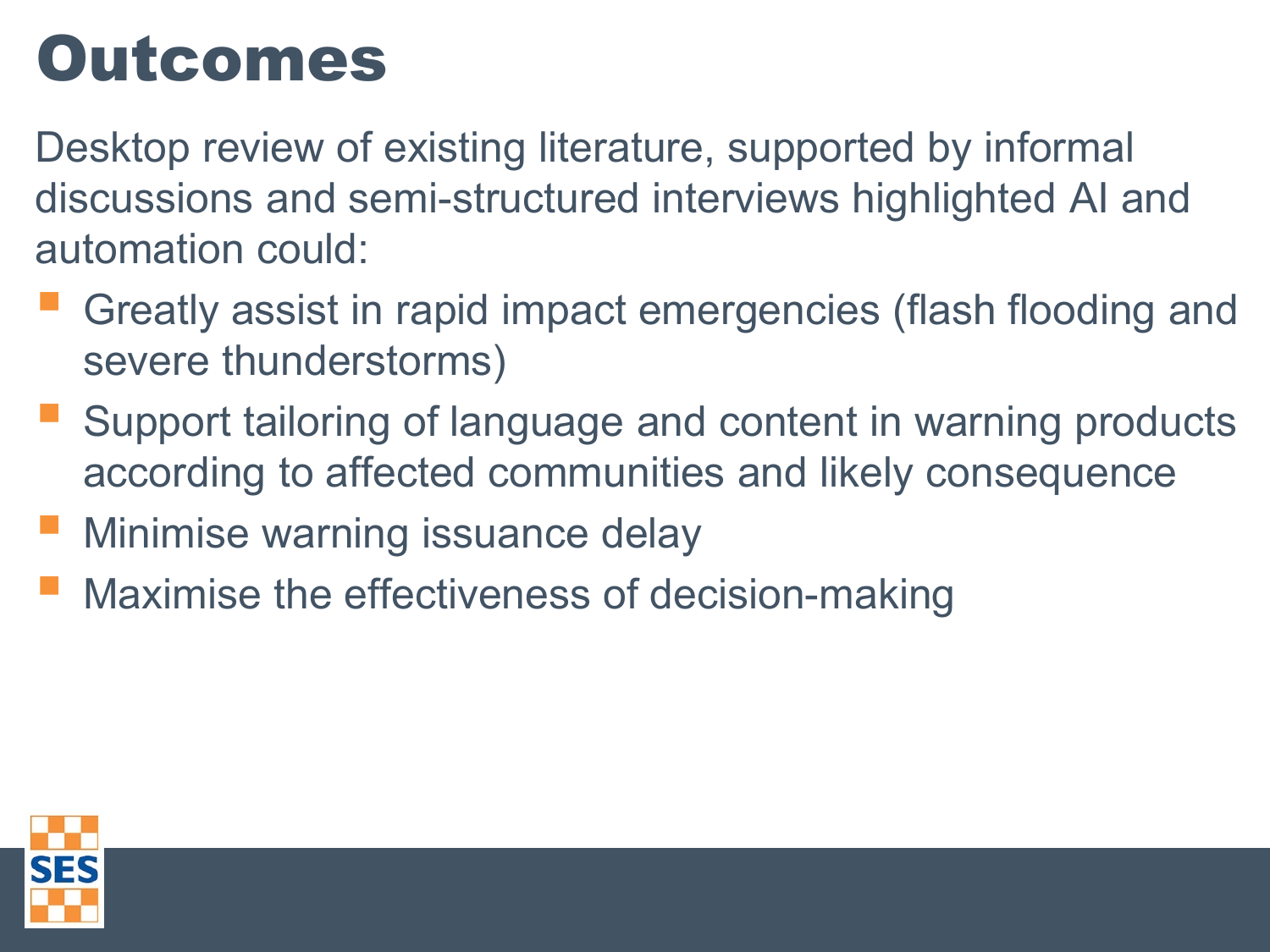Victorian EM sector should prioritise investment in real-time, data sharing across separate platforms, such as EM-COP and hazard-specific applications including FloodZoom and the Bureau of Meteorology (BOM) Warnings Entry Tool (WET), to support decision-making and minimise warning issuance delay.

**1**

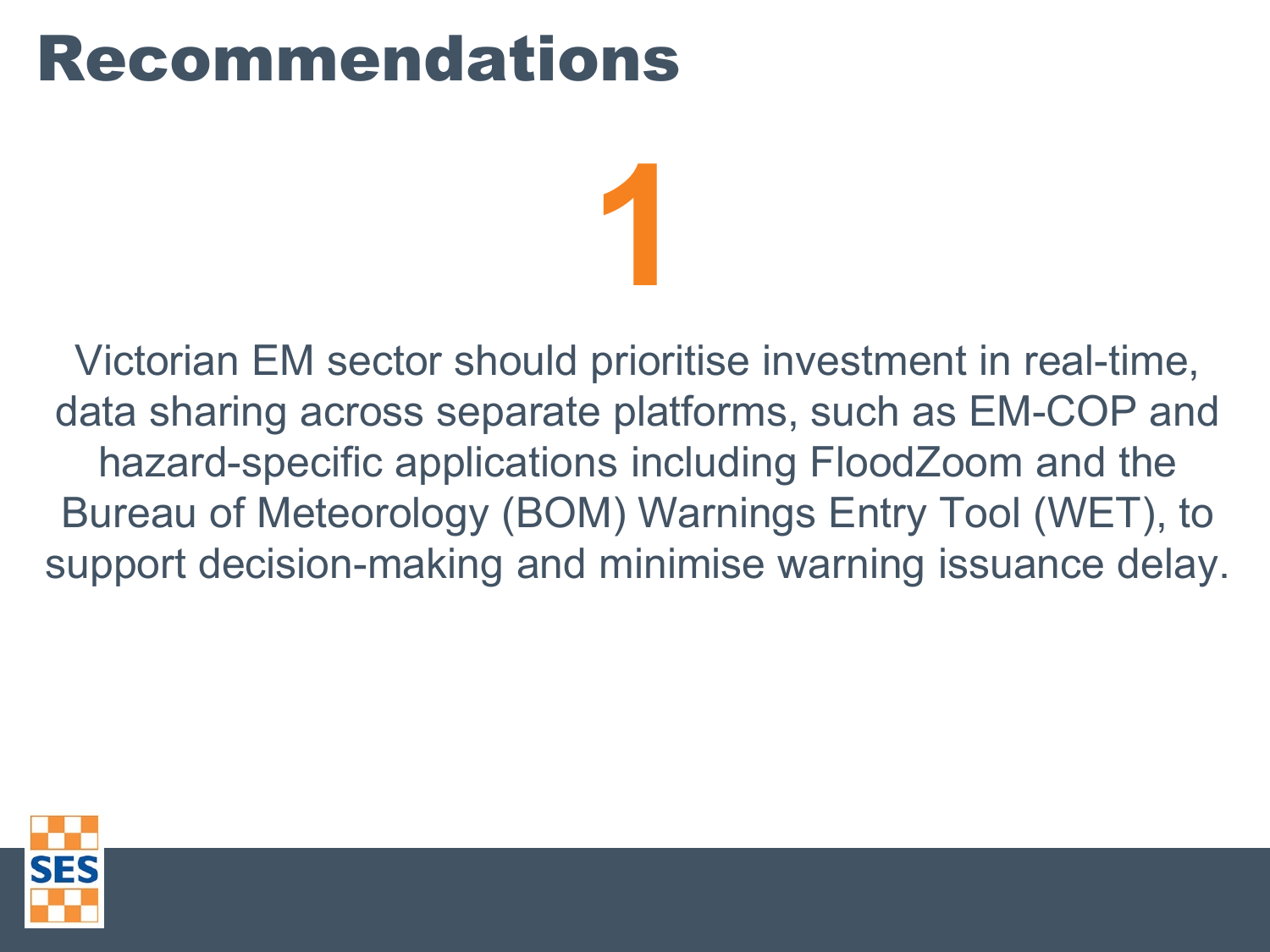

Victorian Public Information Working Group and Victorian Intelligence Capability Group should investigate development of a decision support tool, which would digest real-time data, overlay it with hazard predictions and our pre-determined business rules/triggers.

Output could include a suggested warning level, polygon extent and key safety messages.

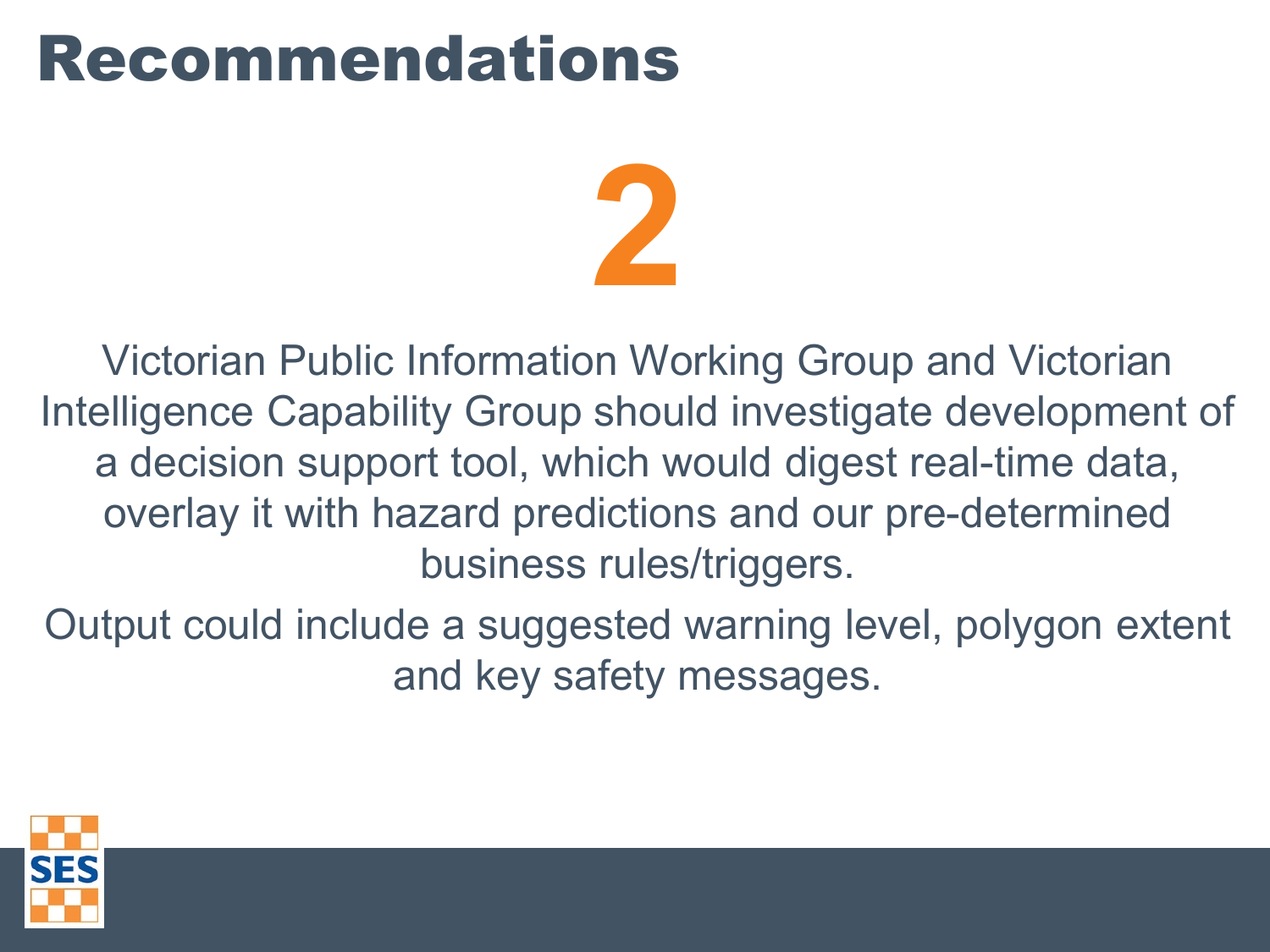

EM sector should scope opportunities to foster collaborative relationships with graduates, experts and relevant institutions focussed on data and analytics, AI and robotics, enabling the sector to better leverage opportunities being exploited by other like-industries, such as aviation, policing and transport.

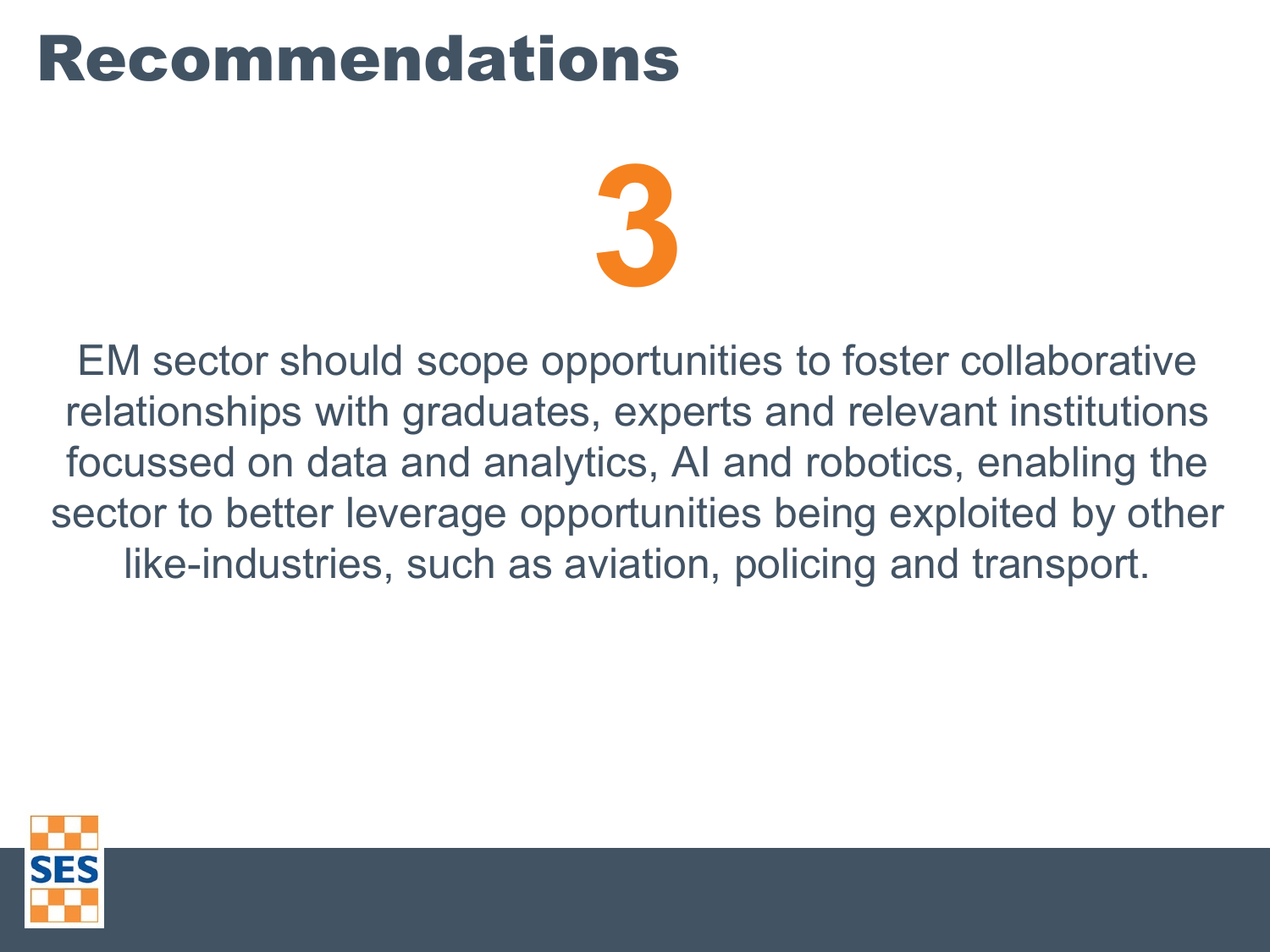**4**

VICSES and the broader emergency management sector should continue to work in partnership with the Bureau of Meteorology as part of its long-term project to review, refine and enhance its service delivery arrangements for warnings at a national level, with a particular emphasis on shifting towards impact-based warnings.

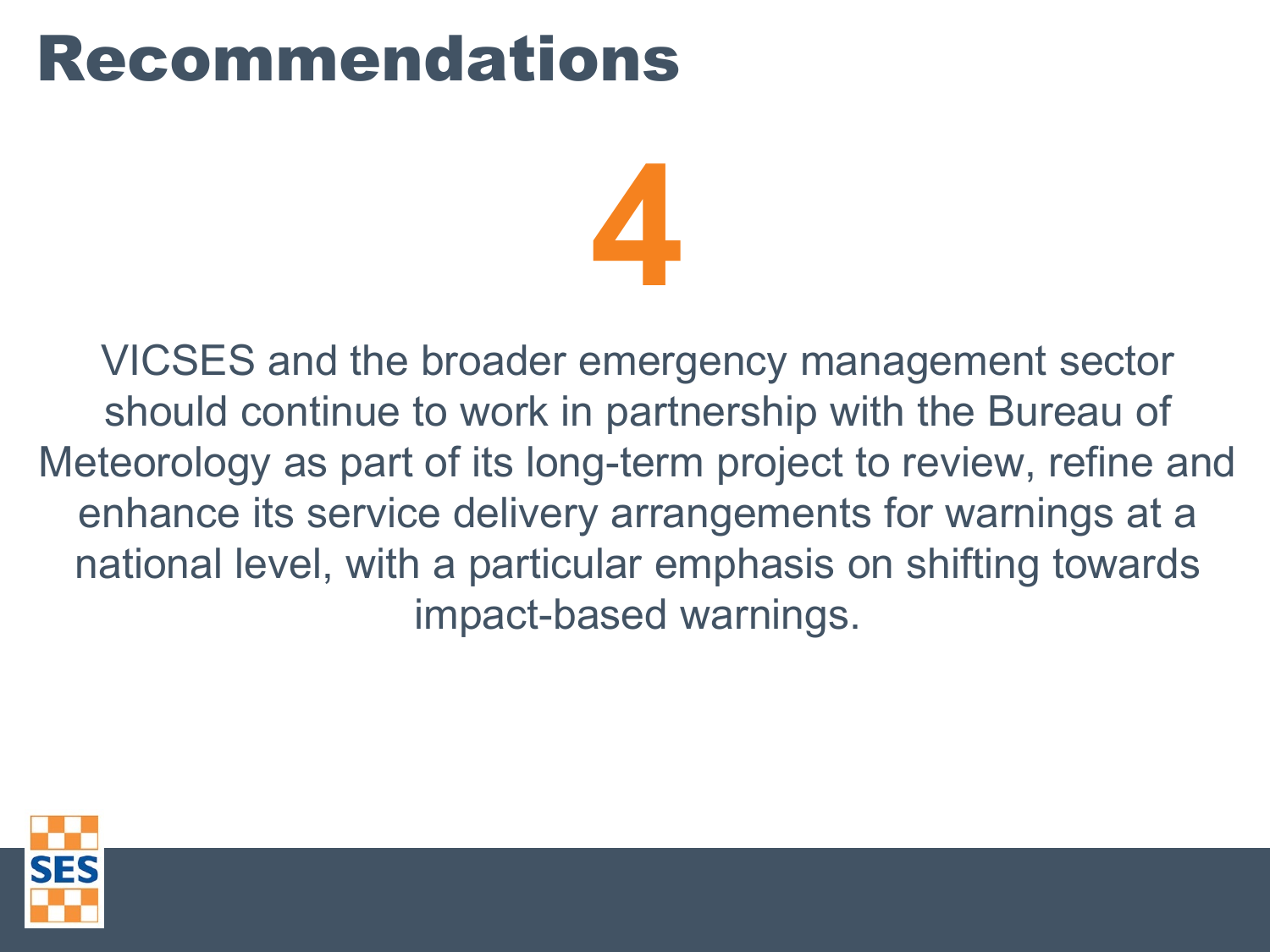

VICSES should to continue to work with the University of Georgia (UGA) to conduct a cross-national research project (US – Italy – Australia) focussed on risk communication in the context of natural disasters and emergencies.

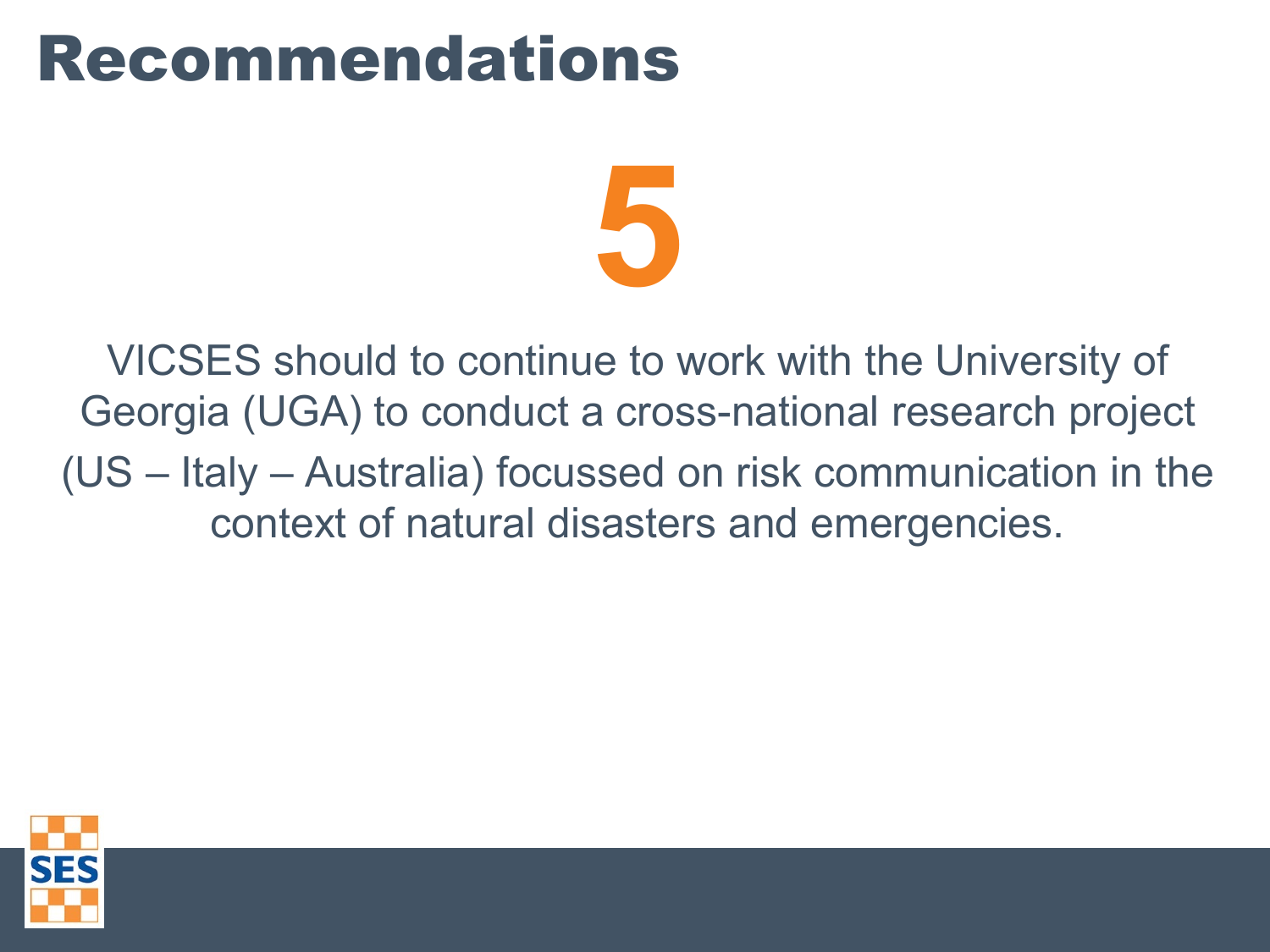

VICSES should continue to work with the Queensland University of Technology and the Bushfire and Natural Hazards Cooperative Research Centre across projects considering the effectiveness of warnings and risk communication more generally, whilst advocating for greater research into the role of AI and automation.

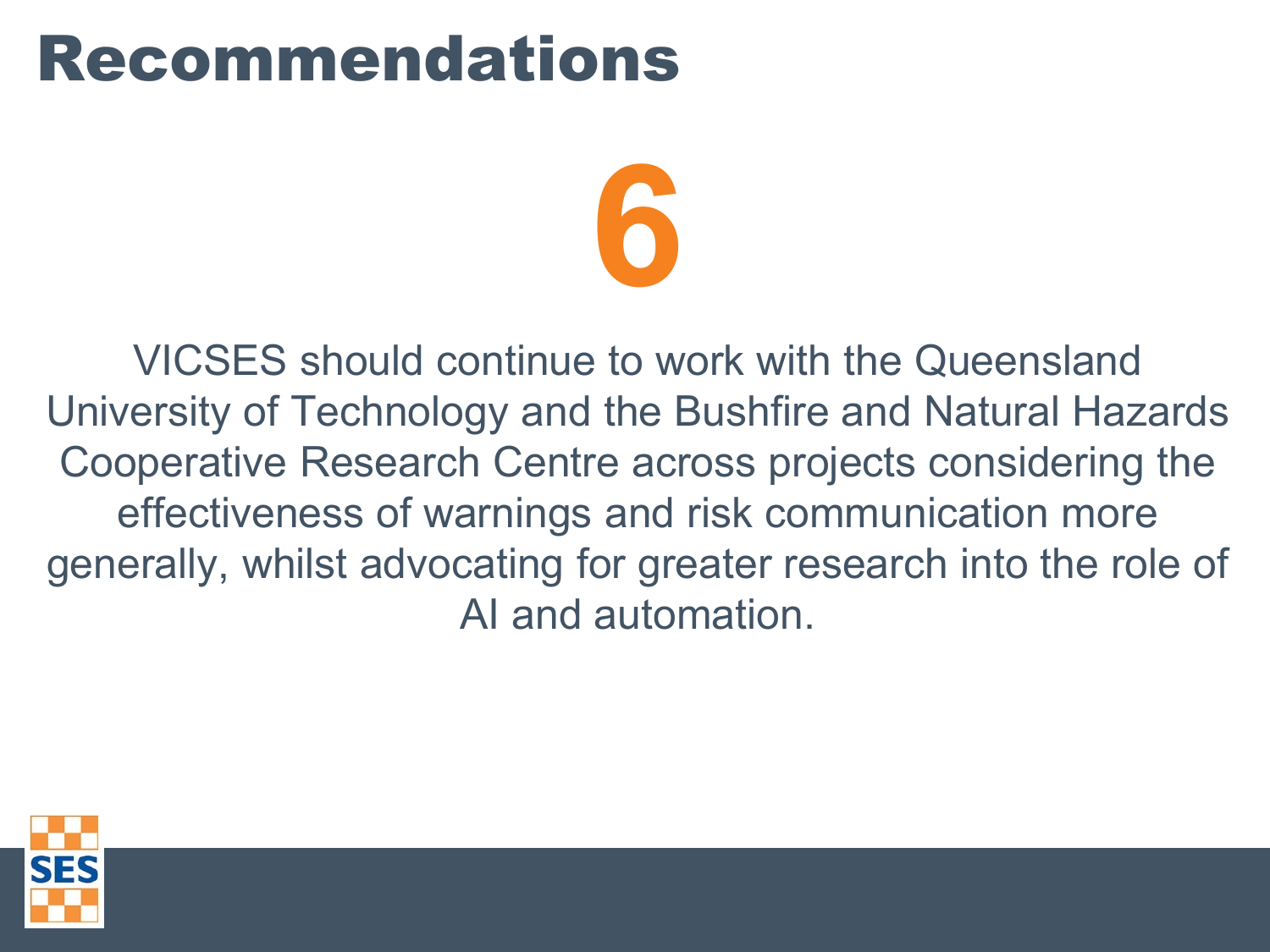## Any other ideas?